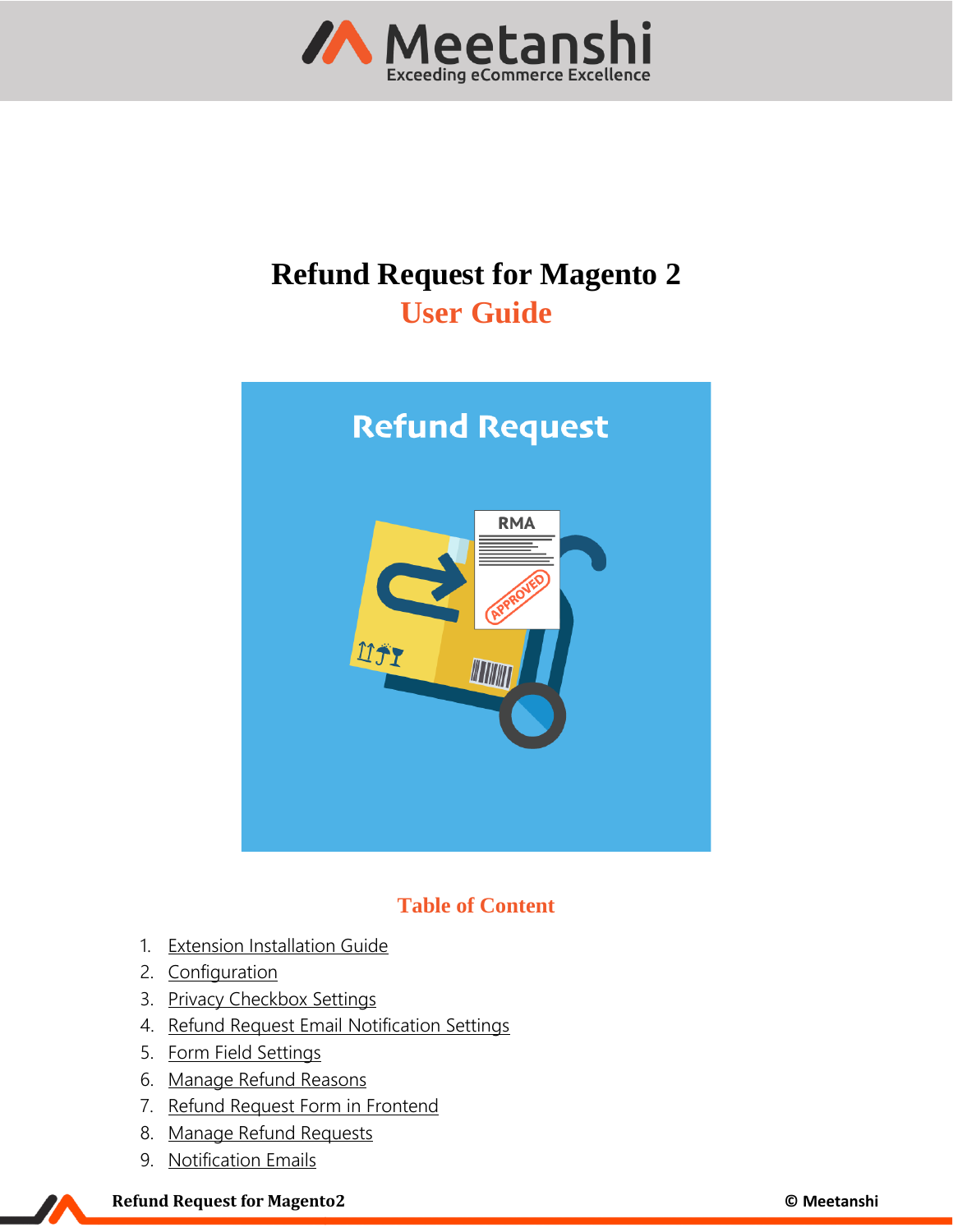

# <span id="page-1-0"></span>**1. Extension Installation**

- Create a folder structure in Magento root as app/code/Meetanshi/RefundRequest
- Download and extract the zip folder and upload our extension files to the app/code/Meetanshi/RefundRequest e via FTP.
- Login to your SSH and run below commands step by step:
	- o php bin/magento setup:upgrade
	- $\circ$  For Magento version 2.0.x to 2.1.x php bin/magento setup: static-content: deploy
	- o For Magento version 2.2.x & above php bin/magento setup:static-content:deploy –f
	- o php bin/magento cache:flush

#### <span id="page-1-1"></span>**2. Configuration**

To configure the extension, login to Magento 2 backend, move to **Stores** → **Configuration** → **Refund Request** where you can find various settings to configure the extension.

- **Refund Request:** Enable the extension from here.
- **Form Title:** Enter the refund request form title.
- Google reCAPTCHA: Enable th[e Google reCAPTCHA](https://www.google.com/recaptcha/intro/v3.html) v3 to avoid spam refund requests.
- **Site Key:** Enter the site key provided while registration with Google reCAPTCHA v3.
- **Secret Key:** Enter the secret key provided while registration with Google reCAPTCHA v3.

| Configuration                                  |                                       |                                                      | Refund-Request -<br>$\triangle$ 10                             |
|------------------------------------------------|---------------------------------------|------------------------------------------------------|----------------------------------------------------------------|
| 3<br><b>Store View:</b><br>Default Config v    |                                       |                                                      | <b>Save Config</b>                                             |
| <b>/A</b> Meetanshi<br>$\widehat{\phantom{a}}$ | Configuration                         |                                                      | $\odot$                                                        |
| <b>Refund Request</b>                          | <b>Refund Request</b><br>[store view] | Enable<br>$\mathbf{v}$                               | Enable Refund Request<br>extension from here                   |
|                                                | <b>Form Title</b><br>[store view]     | <b>Refund Request</b>                                | Enter the refund<br>request form title                         |
|                                                | Google reCAPTCHA<br>[store view]      | Enable<br>$\mathbf{v}$                               | Enable Google reCAPTCHA<br>from here                           |
|                                                | <b>Site Key</b><br>[store view]       | Register with Google reCAPTCHA to get your site key. | Enter the site key & secret key<br>provided while registration |
|                                                | Secret key<br>[store view]            | Register with Google reCAPTCHA to get your site key. | with Google reCAPTCHA v3                                       |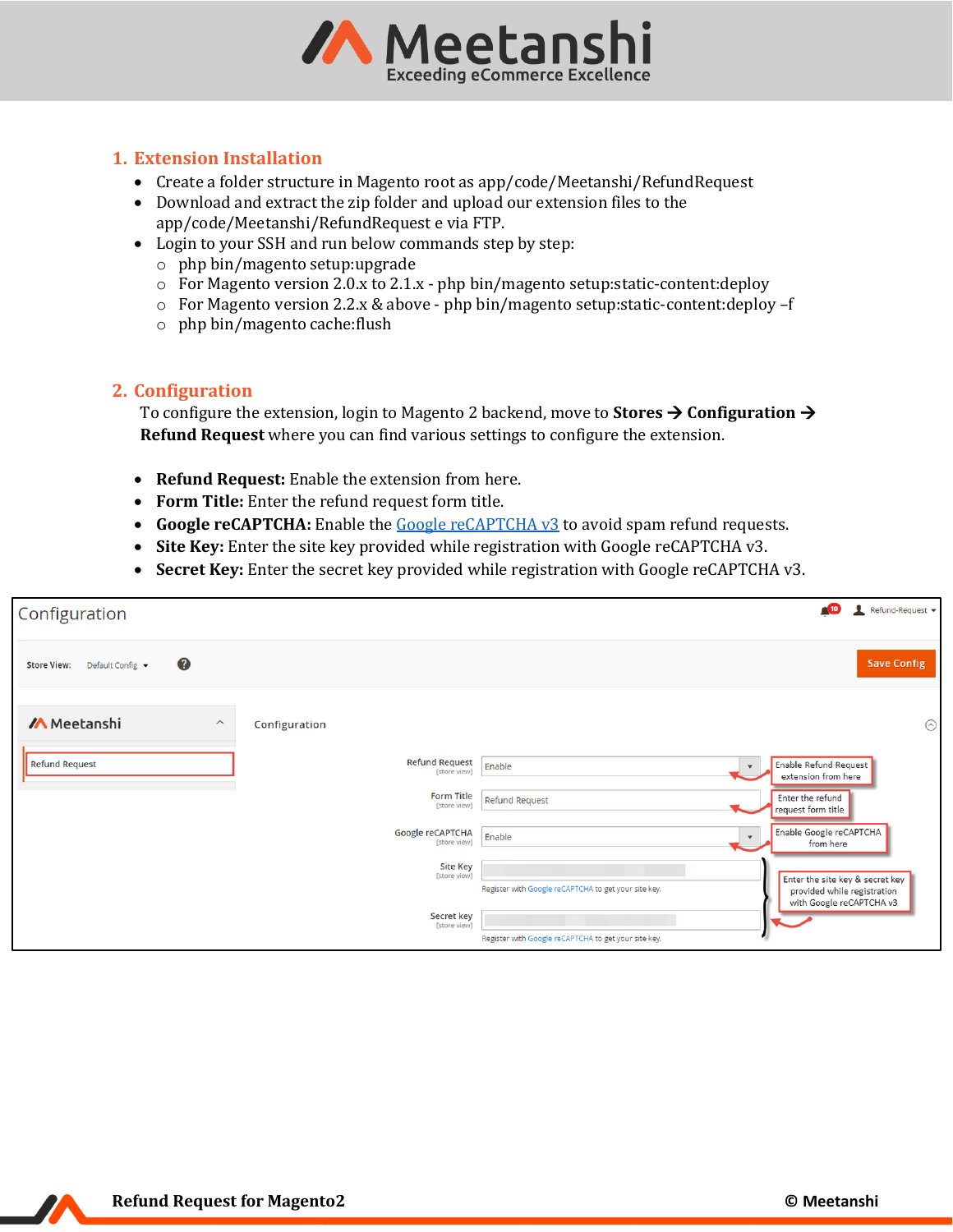

# <span id="page-2-0"></span>**3. Privacy Checkbox Settings**

According to EU's GDPR, it' required to inform users about their personal data usage. Here, you get the settings to add privacy policy checkbox in the refund request form and mandate users to agree with it prior refund request submission. Follow the below steps to configure the privacy checkbox settings.

- **Privacy Checkbox:** Enable the privacy policy checkbox.
- **Privacy Notice Text:** Input the privacy notice text to show in the form.
- **Privacy Policy Redirection Page:** Select the Privacy Policy Redirection Page from the drop down to redirect users to read privacy policy of the store.

| <b>Privacy Checkbox Settings</b>                       |                       |                                                                     |
|--------------------------------------------------------|-----------------------|---------------------------------------------------------------------|
| <b>Privacy Checkbox</b><br>[store view]                | Enable                | Enable Privacy<br>Checkbox from here                                |
| <b>Privacy Notice Text</b><br>[store view]             | I agree with the      | Input the Privacy Notice<br>Checkbox text here                      |
| <b>Privacy Policy Redirection Page</b><br>[store view] | <b>Privacy Policy</b> | Select the Privacy Policy<br>Redirection Page from<br>the drop down |

77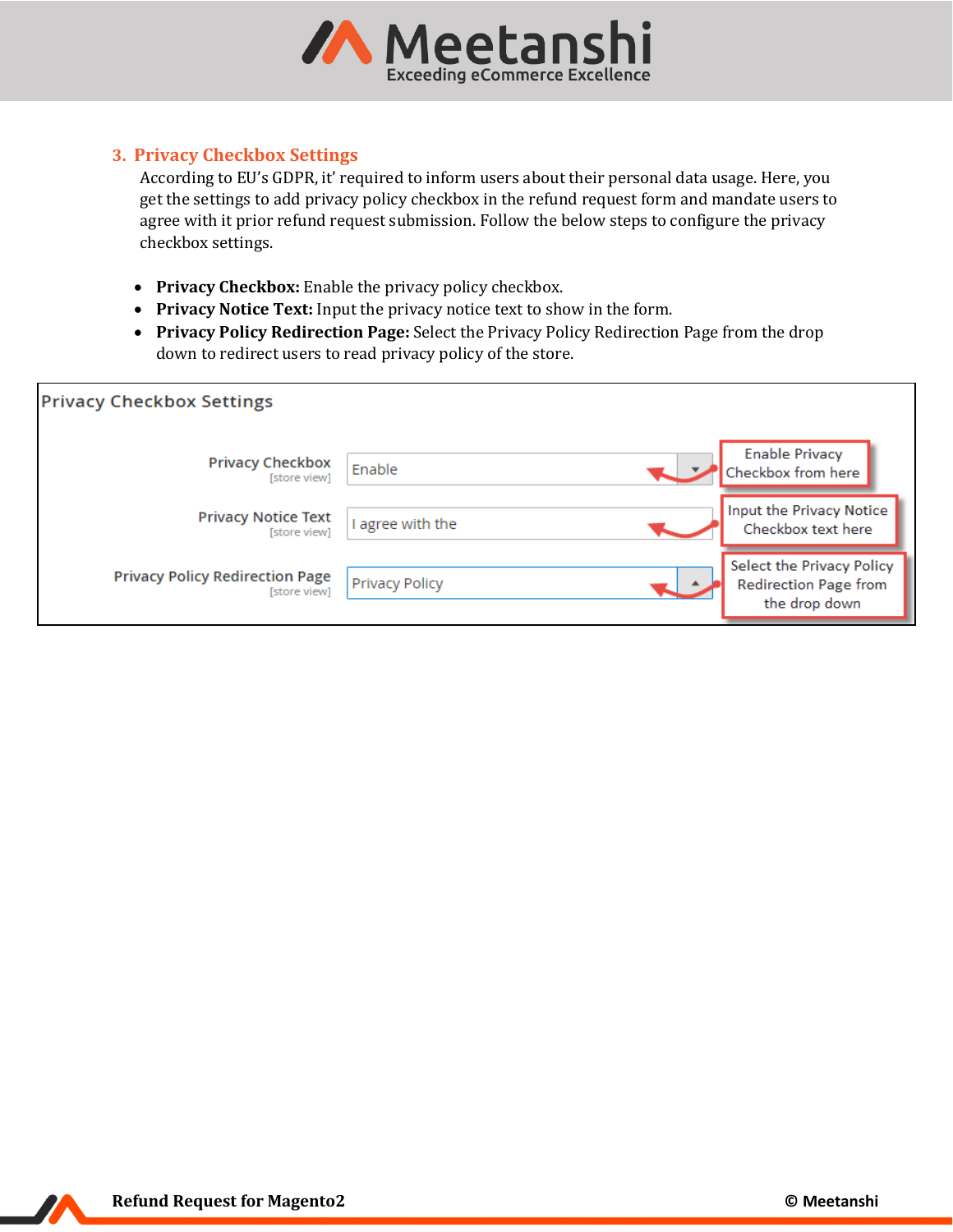

#### <span id="page-3-0"></span>**4. Refund Request Email Notification Settings**

The extension facilitates sending email notifications both to the admin and to the customers on specific events. Configure the email settings as below.

- **Admin Email ID:** Enter the Admin Email ID.
- **Email Sender:** Select the Email Sender from dropdown menu.
- **Refund Request Submission Success Email Template for Customers:** Select the template to send refund request submission success email to customers.
- **New Refund Request Email Template for Admin:** Select the template to send email to the admin when a new refund request is submitted.
- **Refund Request Approval Email Template for Customers:** Select the template to send email when a customer's refund request is approved by the admin.
- **Refund Request Disapproval Email Template for Customers:** Select the template to send email when a customer's refund request is disapproved by the admin.

| <b>Refund Request Email Notification Settings</b>                                        |                                          |                         |                                                                                 |
|------------------------------------------------------------------------------------------|------------------------------------------|-------------------------|---------------------------------------------------------------------------------|
| <b>Admin Email ID</b><br>[store view]                                                    | meetanshi.tester@yopmail.com             |                         | Input the Admin<br>Email ID here                                                |
| <b>Email Sender</b><br>[store view]                                                      | <b>General Contact</b>                   | $\mathbf{v}$            | Select the Email Sender<br>from drop down menu                                  |
| Refund Request Submission Success Email Template for<br><b>Customers</b><br>[store view] | Customer Notification Template (Default) |                         | Select the template for Refund Request<br>submission success Email to Customers |
| New Refund Request Email Template for Admin<br>[store view]                              | Admin Notification Template (Default)    |                         | Select the template for new<br>refund request email to Admin                    |
| Refund Request Approval Email Template for Customers<br><b>Istore view1</b>              | Refund Request Approval (Default)        | $\overline{\mathbf{v}}$ | Select template to send<br>email to customers on                                |
| Refund Request Disapproval Email Template for Customers<br>[store view]                  | Refund Request Disapproval (Default)     | $\overline{\mathbf{v}}$ | approval or disapproval<br>of the refund requests                               |

77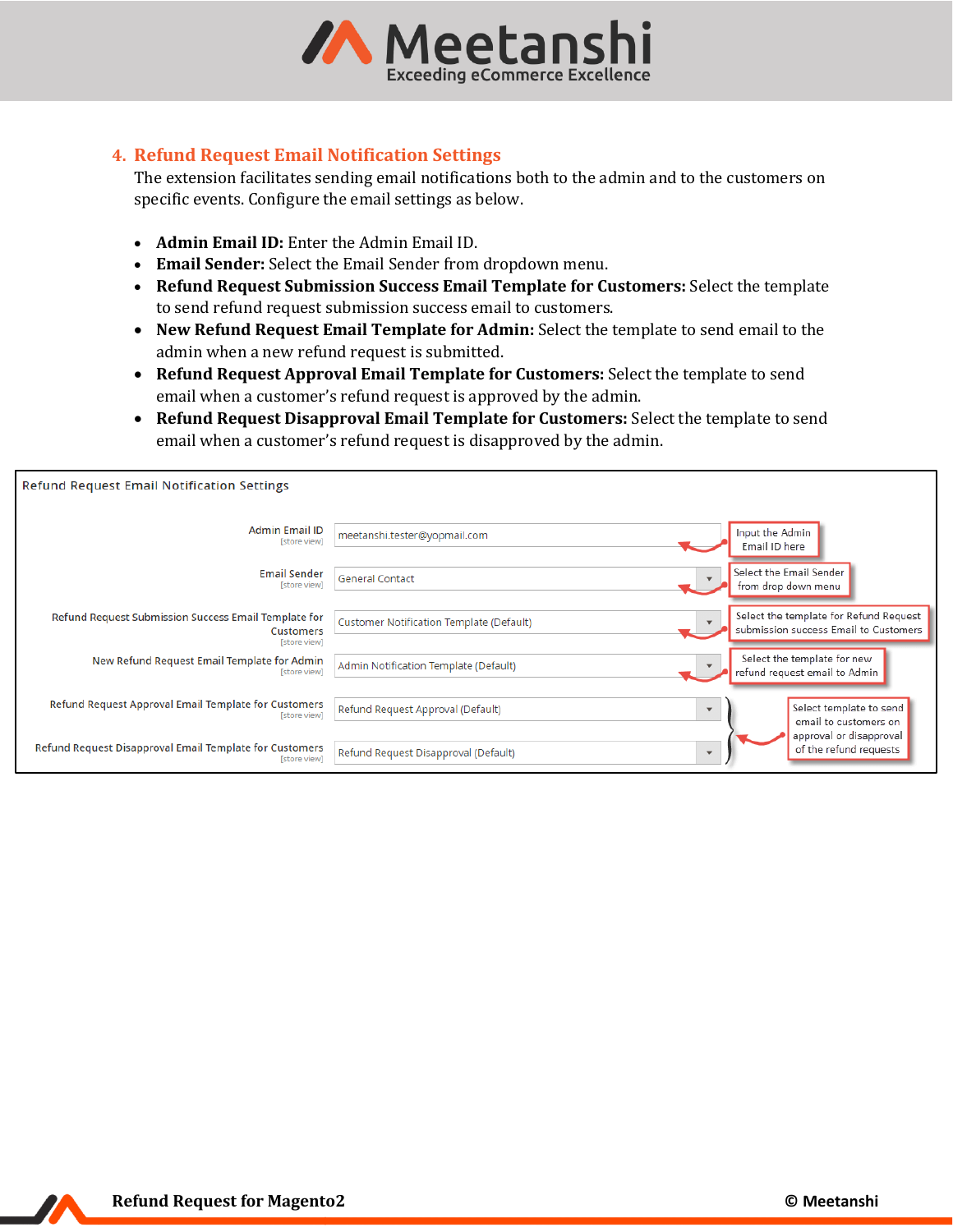

# <span id="page-4-0"></span>**5. Form Field Settings**

The refund request comes with some mandatory fields to be submitted by customers for refund request. But the extension facilitates with some extra form fields to add to the form and get the details from customers. You can select these extra fields to be added to the form using below setting.

| <b>Form Field Settings</b>                       |                                                                                                           |                                                                            |
|--------------------------------------------------|-----------------------------------------------------------------------------------------------------------|----------------------------------------------------------------------------|
| <b>Select Field/s for Enable</b><br>[store view] | None<br>Phone No<br>Address<br>City/State<br>Country<br>Postal Code<br>Model No<br>Batch No<br>Order Date | Select the<br>additional fields to<br>enable in the refund<br>request form |
|                                                  | Order Place                                                                                               |                                                                            |

# <span id="page-4-1"></span>**6. Manage Refund Reasons**

Admin can add refund reasons for customers to choose while submitting refund requests. These reasons can be added and managed by admin through a separate grid under **Refund Request** → **Manage Refund Reasons.**

| Manage Refund Reasons    |                |                                             | All the created and<br>saved refund reasons are<br>enlisted here | Click here to add new reason<br><b>Add New Reason</b>                                                | Refund Request ▼            |
|--------------------------|----------------|---------------------------------------------|------------------------------------------------------------------|------------------------------------------------------------------------------------------------------|-----------------------------|
| Actions                  |                | 2 records found<br>$\overline{\phantom{a}}$ |                                                                  | $\bullet$ Default View $\bullet$<br>of 1<br>20<br>$\blacktriangledown$<br>$\overline{1}$<br>per page | $\bullet$ Columns $\bullet$ |
| $\overline{\phantom{a}}$ | ID             | <b>Reason Title</b>                         | <b>Active</b>                                                    | <b>Created At</b>                                                                                    | <b>Action</b>               |
|                          |                | <b>Bad Quality</b>                          | Yes                                                              | Jul 4, 2018 10:02:36 AM                                                                              | Edit                        |
|                          | $\overline{2}$ | Damaged Item Delivered                      | Yes                                                              | Edit the reason from here<br>Jul 27, 2018 3:52:28 AM                                                 | Edit                        |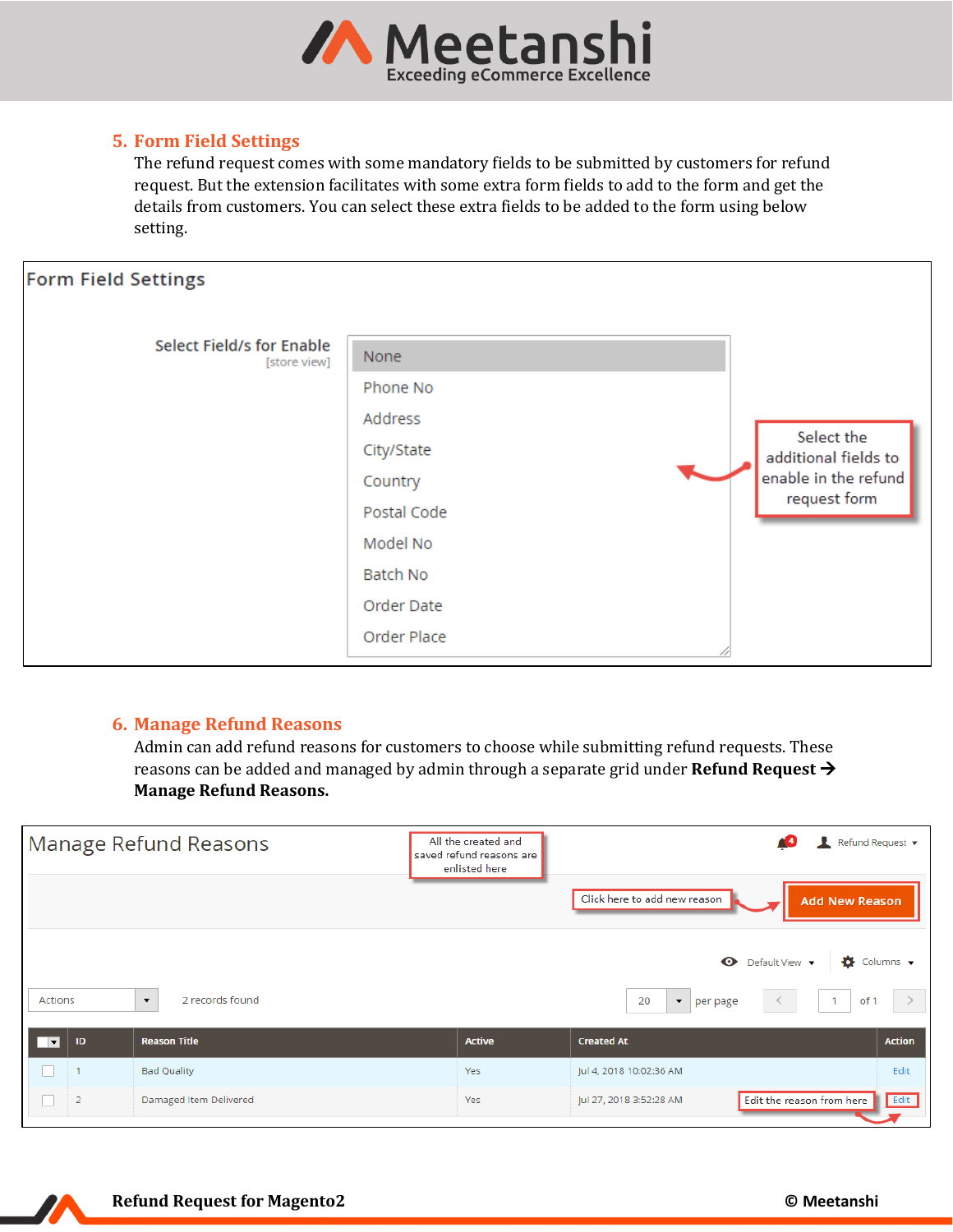

#### • **Add Reason**

To add a new reason for refund, admin has to click "**Add New Reason**" button as shown, input the reason title and activate it.

| <b>Add Reason</b> | Add new refund reason from here                            | Refund Request ▼                                                                                |
|-------------------|------------------------------------------------------------|-------------------------------------------------------------------------------------------------|
|                   |                                                            | <b>Save</b><br>$\leftarrow$ Back to register or connect an account<br>Save the<br>configuration |
| <b>Add Reason</b> |                                                            | by clicking the<br>"Save" button                                                                |
| Reason Title *    | Damaged Item Delivered                                     | Enter the name<br>of the reason<br>for refund here                                              |
| Active            | Set YES to activate the<br>Yes<br>reason added in the form |                                                                                                 |

# <span id="page-5-0"></span>**7. Refund Request Form in Frontend**

Once the settings are configured, the Refund Request form URL is added to the top link section. On click of the URL, the Refund Request form is enabled for customers to fill up details and submit refund request. Also, Google reCAPTCHA v3 is enabled to restrict the spam inquiry submissions and the privacy policy check box is enabled to comply with EU's GDPR.

| Refund Request                                                                                                                                                                                                                                                                                                                                                                                   | <b>Refund Request</b><br>form in frontend                                                                              |                                                |                                        |
|--------------------------------------------------------------------------------------------------------------------------------------------------------------------------------------------------------------------------------------------------------------------------------------------------------------------------------------------------------------------------------------------------|------------------------------------------------------------------------------------------------------------------------|------------------------------------------------|----------------------------------------|
| Name *                                                                                                                                                                                                                                                                                                                                                                                           | Order Number *                                                                                                         | Email *                                        |                                        |
| John                                                                                                                                                                                                                                                                                                                                                                                             | 000000005                                                                                                              | johndoe.meetanshi@gmail.com                    |                                        |
| Select Reason/s for Refund *                                                                                                                                                                                                                                                                                                                                                                     |                                                                                                                        |                                                |                                        |
| <b>Bad Quality</b>                                                                                                                                                                                                                                                                                                                                                                               | Damaged Item Delivered                                                                                                 | Select one or more refund reasons              |                                        |
| State Full Reason for Refund or Description of Problem *<br>The items delivered to me is in a broken state.<br>Screenshot of Product Condition *<br>The customer has to upload the image<br>of the product to be returned from here<br>Choose File belt.jpg<br>I agree to Privacy Policy Privacy Policy This is required field.<br>Click to submit refund request<br><b>SEND</b><br>to the admin | The customer has<br>to state the reason<br>for refund here<br>Customer has to accept privacy policy to submit the form |                                                | G                                      |
| Privacy and Cookie Policy<br>Search Terms                                                                                                                                                                                                                                                                                                                                                        |                                                                                                                        | $\blacktriangleright$ Enter your email address | Subscribe                              |
| <b>Orders and Returns</b>                                                                                                                                                                                                                                                                                                                                                                        |                                                                                                                        |                                                |                                        |
| Contact Us                                                                                                                                                                                                                                                                                                                                                                                       |                                                                                                                        |                                                | Google reCAPTHCA                       |
| <b>Advanced Search</b>                                                                                                                                                                                                                                                                                                                                                                           |                                                                                                                        |                                                | Æ<br>v3 enabled in the                 |
| Dealer Inquiry                                                                                                                                                                                                                                                                                                                                                                                   |                                                                                                                        |                                                | refund request form<br>Privacy - Terms |

Z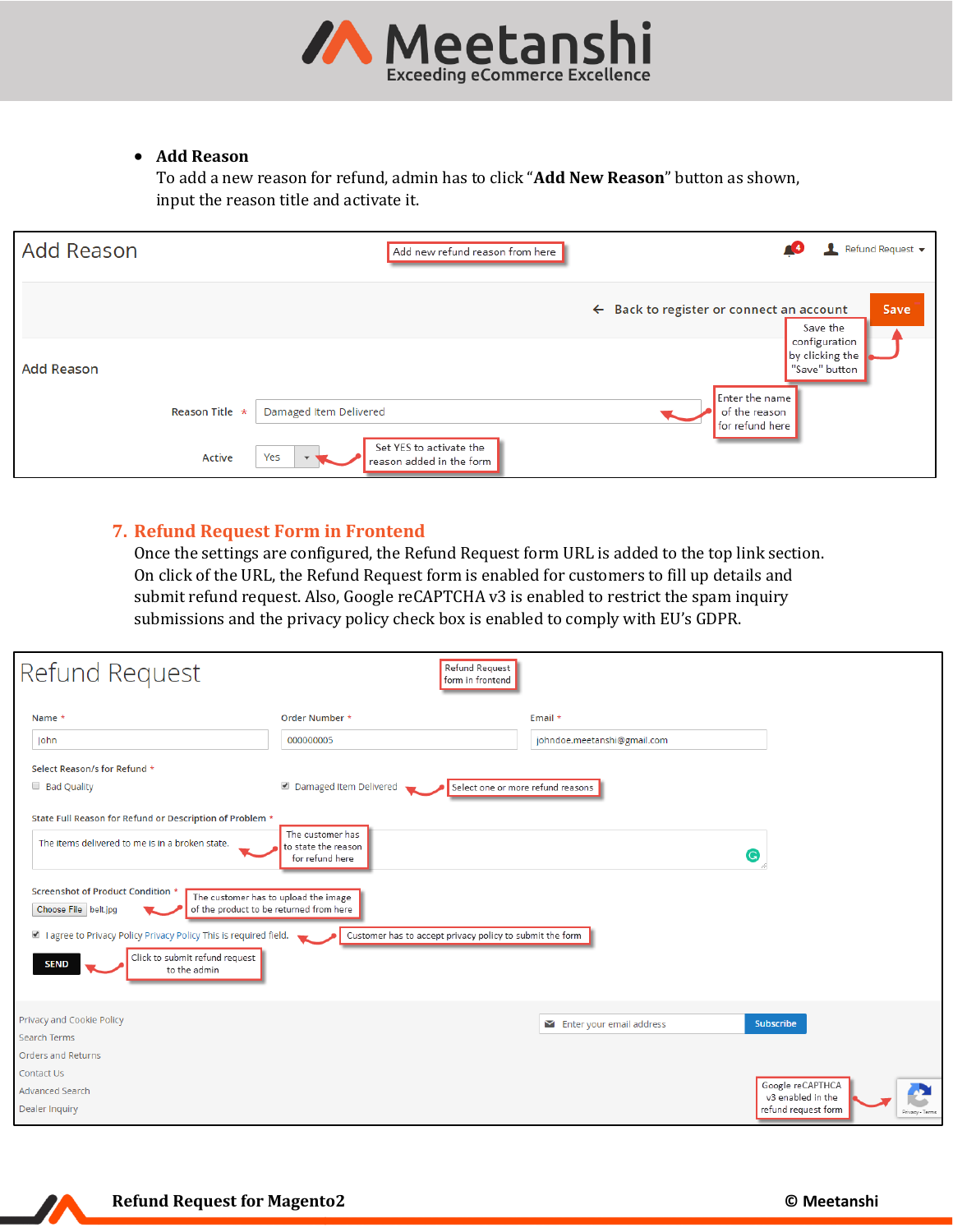

# <span id="page-6-0"></span>**8. Manage Refund Requests**

Immediately after the refund request is submitted by customers, the details of it is saved in the backend under **Refund Request** → **Manage Refund Requests**. Admin can manage all the requests from here.

|                          |                |                          | Manage Refund Requests         |                |                             |                                                            | Admin can view and<br>manage the refund<br>requests from here |                            |                          |                                  |                                   | Refund Request ▼                                      |
|--------------------------|----------------|--------------------------|--------------------------------|----------------|-----------------------------|------------------------------------------------------------|---------------------------------------------------------------|----------------------------|--------------------------|----------------------------------|-----------------------------------|-------------------------------------------------------|
|                          |                |                          |                                |                |                             |                                                            |                                                               | Filters                    | <b>上</b> Export ▼        | $\bullet$                        | Default View $\blacktriangledown$ | Ö.<br>Columns v                                       |
| Actions                  |                | $\overline{\phantom{a}}$ | 5 records found                |                |                             |                                                            |                                                               |                            | 20                       | $\blacktriangledown$<br>per page |                                   | of 1                                                  |
| $\overline{\phantom{a}}$ | ID.            | Order<br>No.             | <b>Customer</b><br><b>Name</b> | Phone          | <b>Email</b>                | Refund request<br>submitted from frontend<br>enlisted here | <b>Country</b>                                                | <b>Reasons</b>             | Requested<br><b>Date</b> | <b>Status</b>                    | <b>Action</b>                     | <b>Description</b>                                    |
|                          | $\overline{7}$ | 5                        | <b>John</b>                    | $\overline{0}$ | johndoe.meetanshi@gmail.com |                                                            |                                                               | Damaged Item<br>Delivered, | 2018-07-27<br>00:00:00   | Pending                          | View                              | The items delivered to<br>me is in a broken<br>state. |
|                          | 6              |                          | test                           | 1234567890     |                             | chandresh22chauhan@gmail.com                               | Algeria                                                       | Bad Quality,               | 2018-07-05<br>00:00:00   | Disapproved                      | View                              | reegt                                                 |

<span id="page-6-2"></span><span id="page-6-1"></span>• The admin can approve or disapprove the customers' refund requests using the mass action from the dropdown.

|                      |             | Manage Refund Requests |                                                  |                                                                |                              |                           |                |                         |                                             |               | Refund-Request v            |
|----------------------|-------------|------------------------|--------------------------------------------------|----------------------------------------------------------------|------------------------------|---------------------------|----------------|-------------------------|---------------------------------------------|---------------|-----------------------------|
|                      |             |                        |                                                  |                                                                |                              |                           |                | Filters                 | ← Default View ▼<br><b>≛</b> Export ▼       |               | $\bullet$ Columns $\bullet$ |
| <b>Actions</b>       |             |                        | 2 records found (1 selected)<br>$\blacktriangle$ |                                                                |                              |                           |                | 20                      | $\blacktriangleright$ per page<br>$\langle$ | $-1$          | of 1 $\rightarrow$          |
| Delete               |             |                        |                                                  | Approve or disapprove refund<br>requests using the mass action |                              |                           |                |                         |                                             |               |                             |
| Approved             |             |                        |                                                  |                                                                |                              |                           |                |                         |                                             |               |                             |
|                      | Disapproved |                        | stomer Name                                      | Phone                                                          | Email                        | <b>Description</b>        | <b>Country</b> | Reasons                 | <b>Requested Date</b>                       | <b>Status</b> | <b>Action</b>               |
| $\Box$ 1             |             | 000000001              | <b>Test Meetanshi</b>                            | 123456789                                                      | kishor.meetanshi@gmail.com   | iPhone screen is cracked. | India          | Damaged Item Delivered, | 2019-02-22                                  | Approved      | View                        |
| $\blacktriangledown$ |             | 000000002              | John Doe                                         | 2147483647                                                     | meetanshi.tester@yopmail.com | Faded Jeans color         | India          | Damaged Item Delivered, | 2019-09-11                                  | Pending       | View                        |

Z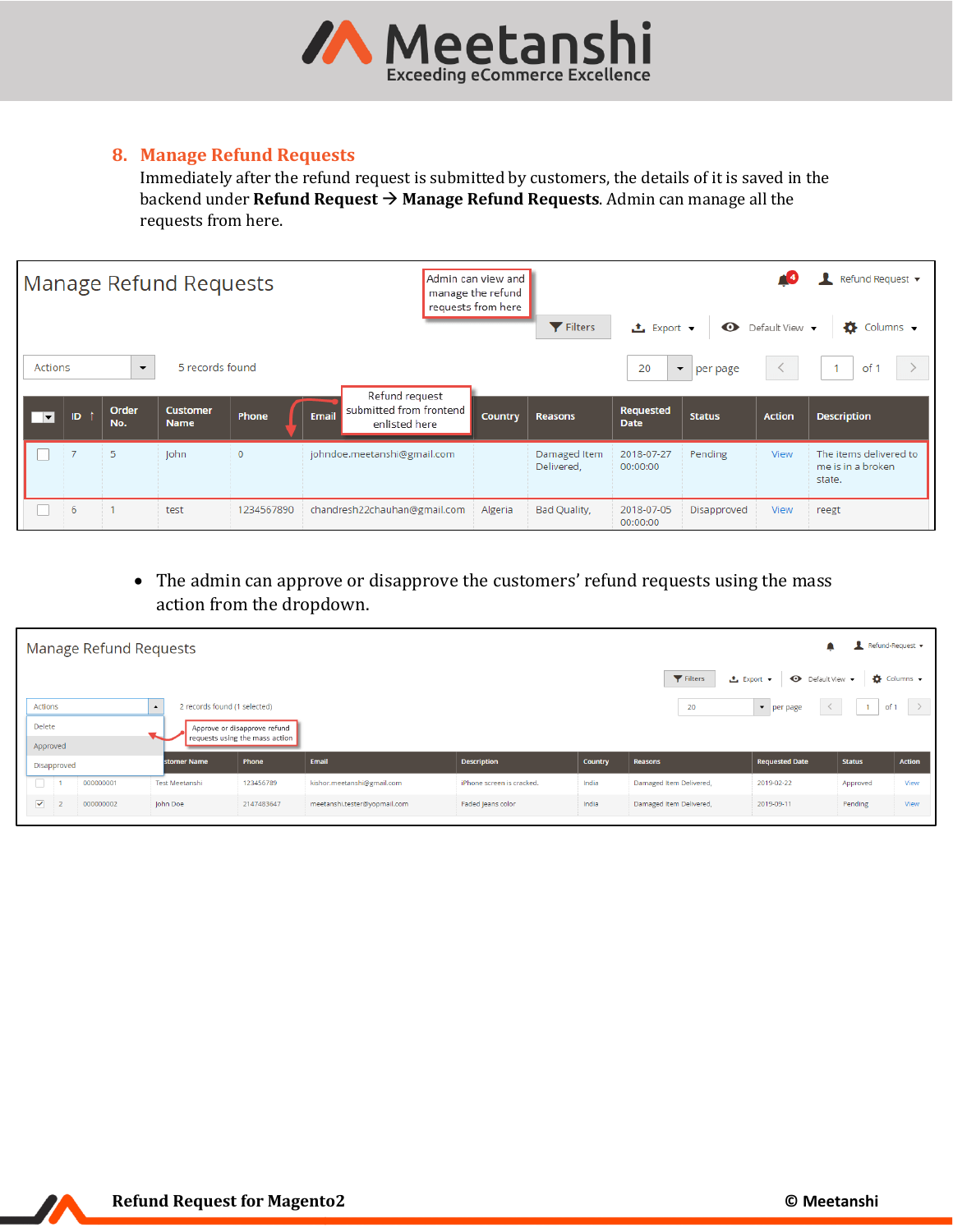

# **9. Notification Emails**

#### • **Refund Request Submission Success Email to Customers**

Once customers submit refund requests from the frontend, they get acknowledgement Email to notify about successful refund request submission.



#### • **New Refund Request Email to Admin**

Immediately after a new refund request is submitted by a customer, the admin get Email notification having the details of the refund request.